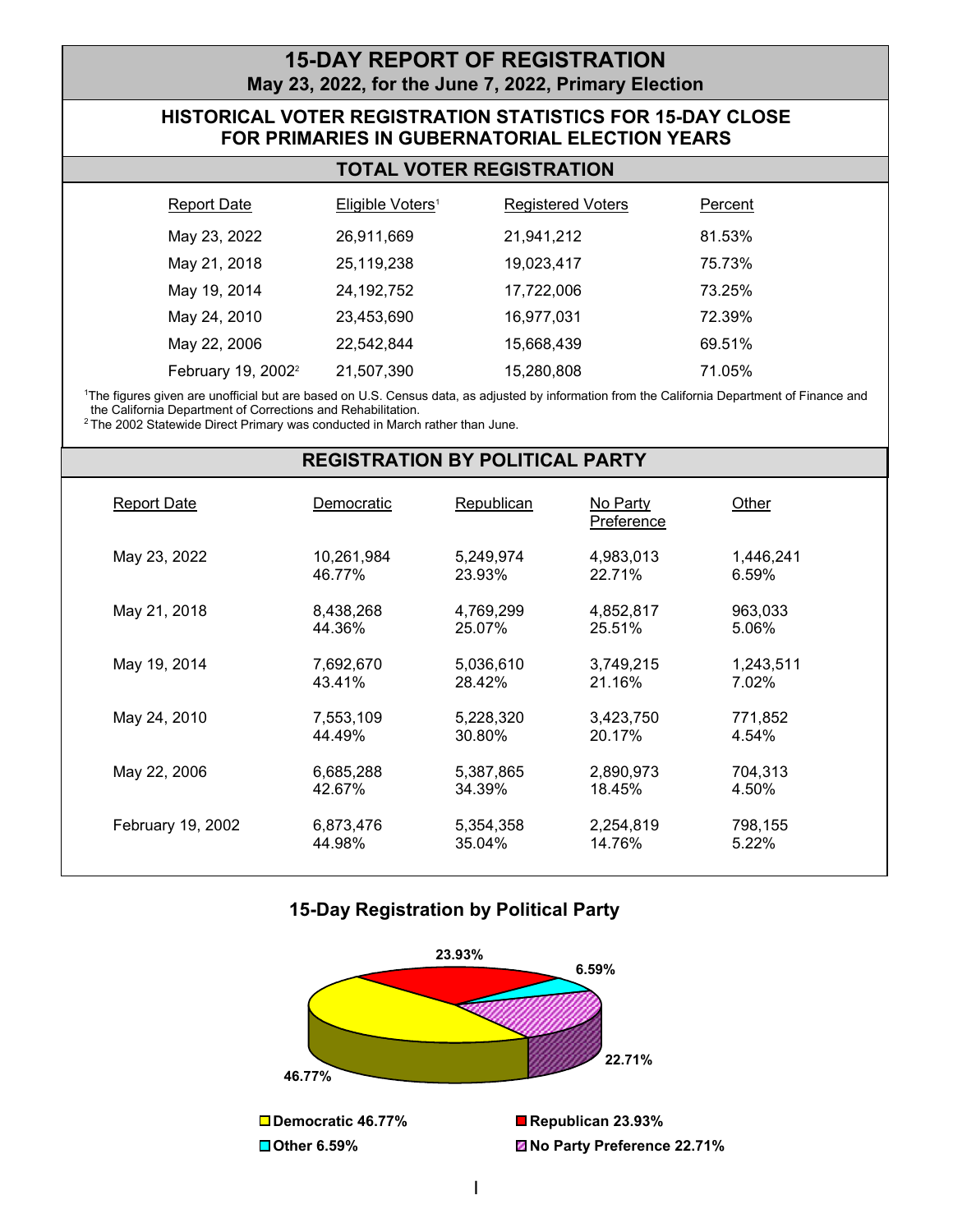## **May 23, 2022, for the June 7, 2022, Primary Election 15-DAY REPORT OF REGISTRATION**

### **TRENDS**

Since the last 15-Day Report of Registration for a Primary in a gubernatorial election year (May 21, 2018):

- The total voter registration in the state increased from 19,023,417 to 21,941,212.
- The percentage of eligible Californians who are registered to vote increased from 75.73% to 81.53%.
- The percentage of voters who have no party preference decreased from 25.51% to 22.71%.
- • The percentage of voters registered with a qualified political party increased from 73.69% to 76.10%.
- The percentage of voters registered with the Democratic Party increased from 44.36% to 46.77%.
- The percentage of voters registered with the Republican Party decreased from 25.07% to 23.93%.

# **POLITICAL PARTY REGISTRATION HIGHLIGHTS**

The counties with the 10 highest percentages of Democratic Party, Republican Party, and No Party Preference registered voters are:

| <b>Democratic Party</b> |        | <b>Republican Party</b> |        |               | <b>No Party Preference</b> |  |
|-------------------------|--------|-------------------------|--------|---------------|----------------------------|--|
| San Francisco           | 62.95% | Lassen                  | 55.40% | Santa Clara   | 28.06%                     |  |
| <b>Marin</b>            | 61.96% | <b>Modoc</b>            | 54.66% | San Francisco | 25.41%                     |  |
| Alameda                 | 60.29% | Shasta                  | 49.53% | San Diego     | 24.77%                     |  |
| Santa Cruz              | 59.85% | Tehama                  | 46.77% | San Mateo     | 24.76%                     |  |
| Sonoma                  | 56.72% | Amador                  | 46.75% | Imperial      | 24.71%                     |  |
| San Mateo               | 56.00% | Calaveras               | 46.18% | Alpine        | 24.32%                     |  |
| Contra Costa            | 53.61% | Mariposa                | 45.92% | Alameda       | 24.29%                     |  |
| Los Angeles             | 53.40% | Glenn                   | 44.66% | Orange        | 23.65%                     |  |
| Monterey                | 52.54% | <b>Plumas</b>           | 44.29% | Mono          | 23.63%                     |  |
| Yolo                    | 51.24% | Tuolumne                | 44.01% | Yolo          | 23.42%                     |  |

# **POLITICAL PARTY REGISTRATION HIGHLIGHTS**

The counties with the three highest percentages of American Independent Party, Green Party, Libertarian Party, and Peace and Freedom Party registered voters are:

| <b>American Independent Party</b> |                         | <b>Green Party</b>                      |                         |
|-----------------------------------|-------------------------|-----------------------------------------|-------------------------|
| Lassen<br>Sierra<br>Modoc         | 6.31%<br>5.85%<br>5.74% | Humboldt<br>Mendocino<br><b>Trinity</b> | 1.65%<br>1.51%<br>1.03% |
|                                   |                         |                                         |                         |
| <b>Libertarian Party</b>          |                         | <b>Peace and Freedom Party</b>          |                         |